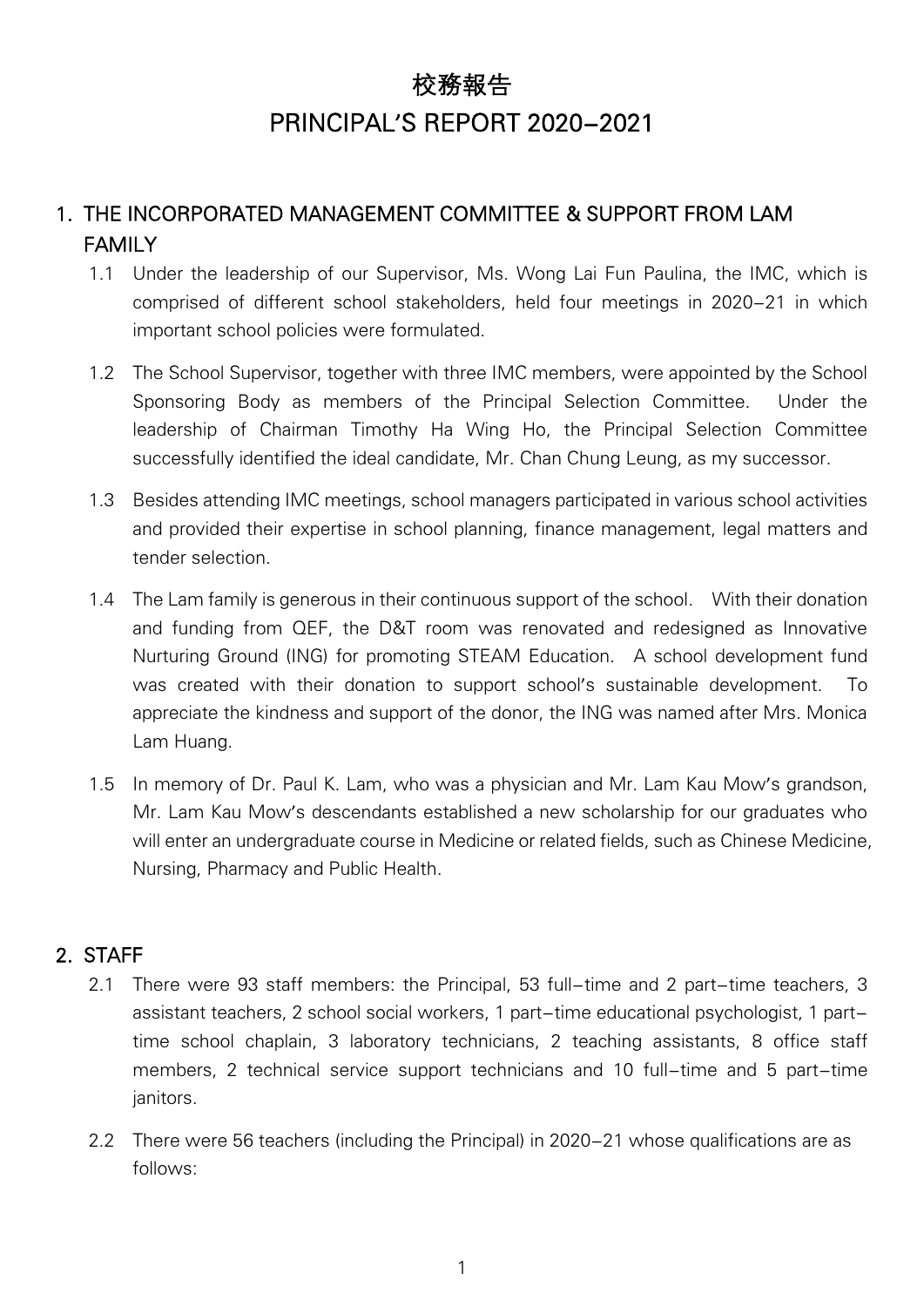| <b>Qualifications</b>     | Number | %   |
|---------------------------|--------|-----|
| Possessing a first degree | 56     | 100 |
| With teacher training     | 54     | 96  |
| Plus a higher degree      | 23     | 41  |

2.3 Their teaching experience is listed below:

| Teaching experience | Number | %    |
|---------------------|--------|------|
| $0-5$ years         |        | 14.3 |
| $6-10$ years        |        | 1.8  |
| More than 10 years  | 47     | 83.9 |

Number of staff attaining long term service:

| Year of service     | Number of staff members |
|---------------------|-------------------------|
| 10 years of service | 3                       |
| 15 years of service | 2                       |
| 20 years of service |                         |
| 25 years of service | 3                       |
| 30 years of service | $\overline{2}$          |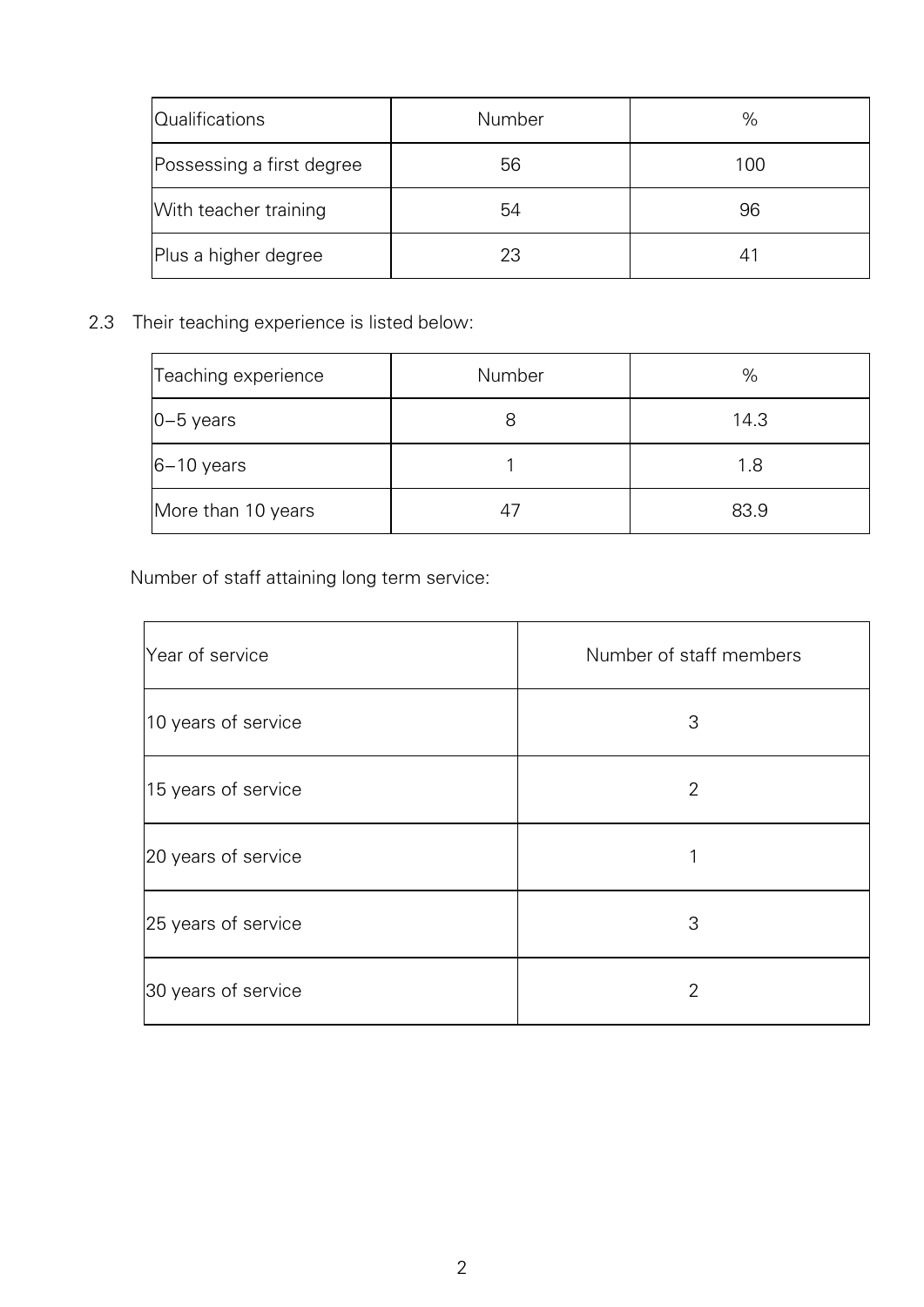# 3. CLASS STRUCTURE

- 3.1 There were 25 classes with 341 boys and 403 girls.
- 3.2 Our class structure is shown below:

| Forms          | F.1 | F.2            | F.3        | F.4            | F.5            | F.6            | Total |
|----------------|-----|----------------|------------|----------------|----------------|----------------|-------|
| No. of Classes | 5   | $\overline{4}$ | $\sqrt{4}$ | $\overline{4}$ | $\overline{4}$ | $\overline{4}$ | 25    |
| No. of Boys    | 75  | 55             | 55         | 54             | 49             | 53             | 341   |
| No. of Girls   | 79  | 69             | 63         | 63             | 69             | 60             | 403   |
| Total          | 154 | 124            | 118        | 117            | 118            | 113            | 744   |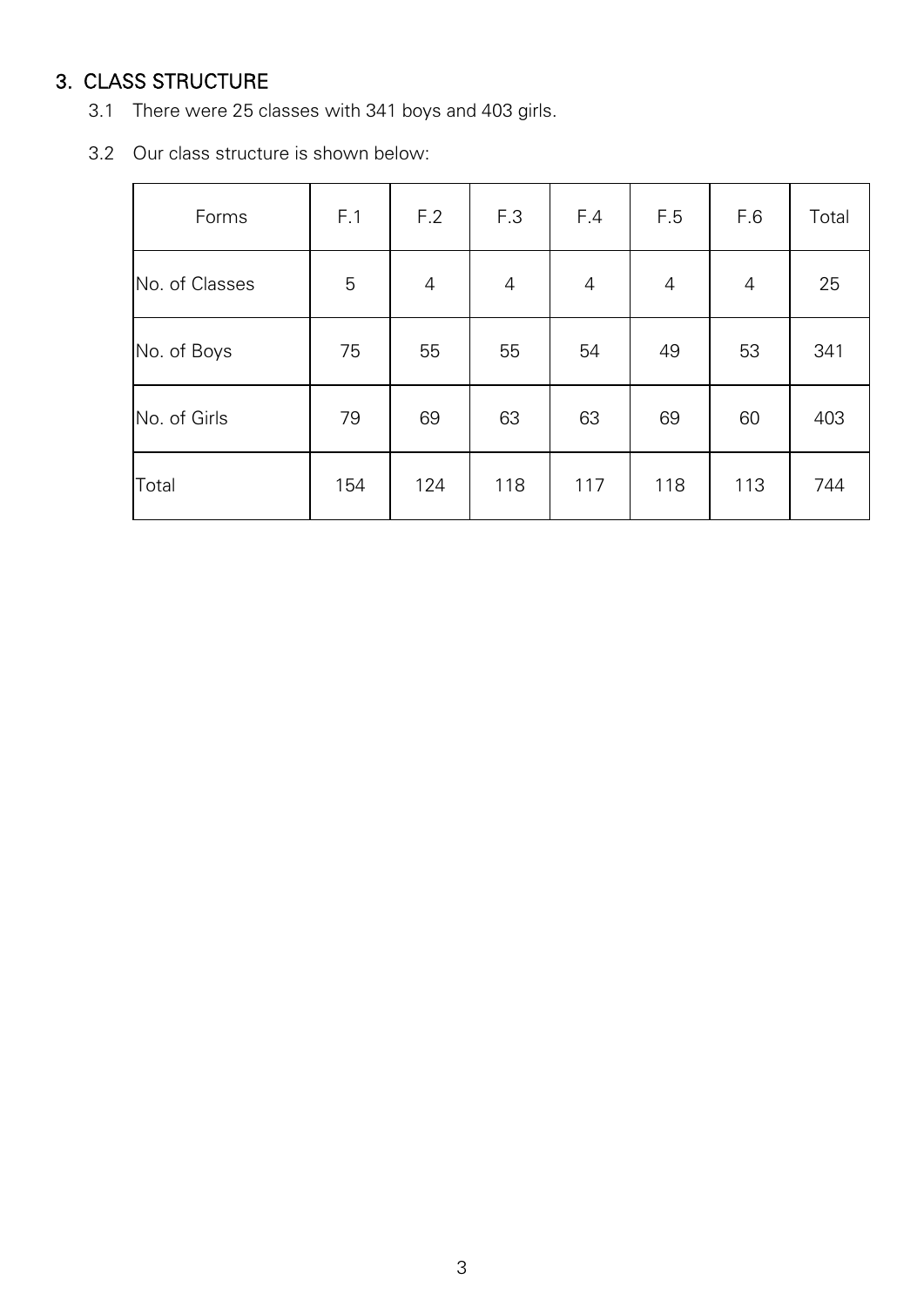## 4. CURRICULUM

- 4.1 English is the medium of instruction, except for the following subjects: Chinese Language, Chinese History, Putonghua, Liberal Studies / Thinking Skills and Civic Education, Ethics and Physical Education.
- 4.2 The 2020-21 curriculum is listed below:

| Subjects                                                                                     | F.1          | F.2          | F.3          | F.4    | F.5          | F.6          |
|----------------------------------------------------------------------------------------------|--------------|--------------|--------------|--------|--------------|--------------|
| Language Education                                                                           |              |              |              |        |              |              |
| English Language                                                                             | $\ast$       | $\ast$       | $\ast$       | $\ast$ | $\star$      | $\pmb{\ast}$ |
| Chinese Language                                                                             | $\ast$       | $\ast$       | $\ast$       | $\ast$ | $\ast$       | $\ast$       |
| Putonghua                                                                                    | $\ast$       | $\ast$       | $\ast$       |        |              |              |
| <b>Mathematics Education</b>                                                                 |              |              |              |        |              |              |
| Mathematics                                                                                  | $\ast$       | $\pmb{\ast}$ | $\pmb{\ast}$ | $\ast$ | $\star$      | $\ast$       |
| Mathematics Extended Modules 1 & 2                                                           |              |              |              | $\ast$ | $\ast$       | $\ast$       |
| Science Education                                                                            |              |              |              |        |              |              |
| Science                                                                                      | $\pmb{\ast}$ | $\ast$       | $\ast$       |        |              |              |
| Physics                                                                                      |              |              |              | $\ast$ | $\ast$       | $\ast$       |
| Chemistry                                                                                    |              |              |              | $\ast$ | $\ast$       | $\ast$       |
| Biology                                                                                      |              |              |              | $\ast$ | $\pmb{\ast}$ | $\pmb{\ast}$ |
| Personal, Social and Humanities Education                                                    |              |              |              |        |              |              |
| History                                                                                      | $\pmb{\ast}$ | $\ast$       | $\pmb{\ast}$ | $\ast$ | $\star$      | $\ast$       |
| Geography                                                                                    | $\ast$       | $\ast$       | $\ast$       | $\ast$ | $\ast$       | $\ast$       |
| <b>Chinese History</b>                                                                       | $\ast$       | $\ast$       | $\ast$       | $\ast$ | $\ast$       | $\ast$       |
| Economics                                                                                    |              |              |              | $\ast$ | $\ast$       | $\ast$       |
| <b>Ethics</b>                                                                                | $\ast$       | $\ast$       | $\ast$       | $\ast$ | $\ast$       | $\ast$       |
| <b>Liberal Studies</b>                                                                       |              |              |              | $\ast$ | $\ast$       | $\ast$       |
| Thinking Skills and Civic Education                                                          | $\ast$       | $\ast$       | $\ast$       |        |              |              |
| <b>Technology Education</b>                                                                  |              |              |              |        |              |              |
| Computer Literacy                                                                            | $\ast$       | $\pmb{\ast}$ | $\ast$       |        |              |              |
| <b>ICT</b>                                                                                   |              |              |              | $\ast$ | $\ast$       | $\ast$       |
| <b>BAFS</b>                                                                                  |              |              |              | $\ast$ | $\ast$       | $\ast$       |
| Design & Technology                                                                          | $\ast$       | $\ast$       | $\ast$       |        |              |              |
| Home Economics                                                                               | $\star$      | $\ast$       | $\ast$       |        |              |              |
| Arts Education                                                                               |              |              |              |        |              |              |
| Visual Arts                                                                                  | $\ast$       | $\ast$       | $\ast$       | $\ast$ | $\ast$       | $\ast$       |
| Music # provided by Institute of Hong Kong Senior Secondary<br><b>School Music Education</b> | $\ast$       | $\ast$       | $\ast$       | #      | #            | #            |
| <b>Physical Education</b>                                                                    | $\ast$       | $\ast$       | $\ast$       | $\ast$ | $\star$      | $\ast$       |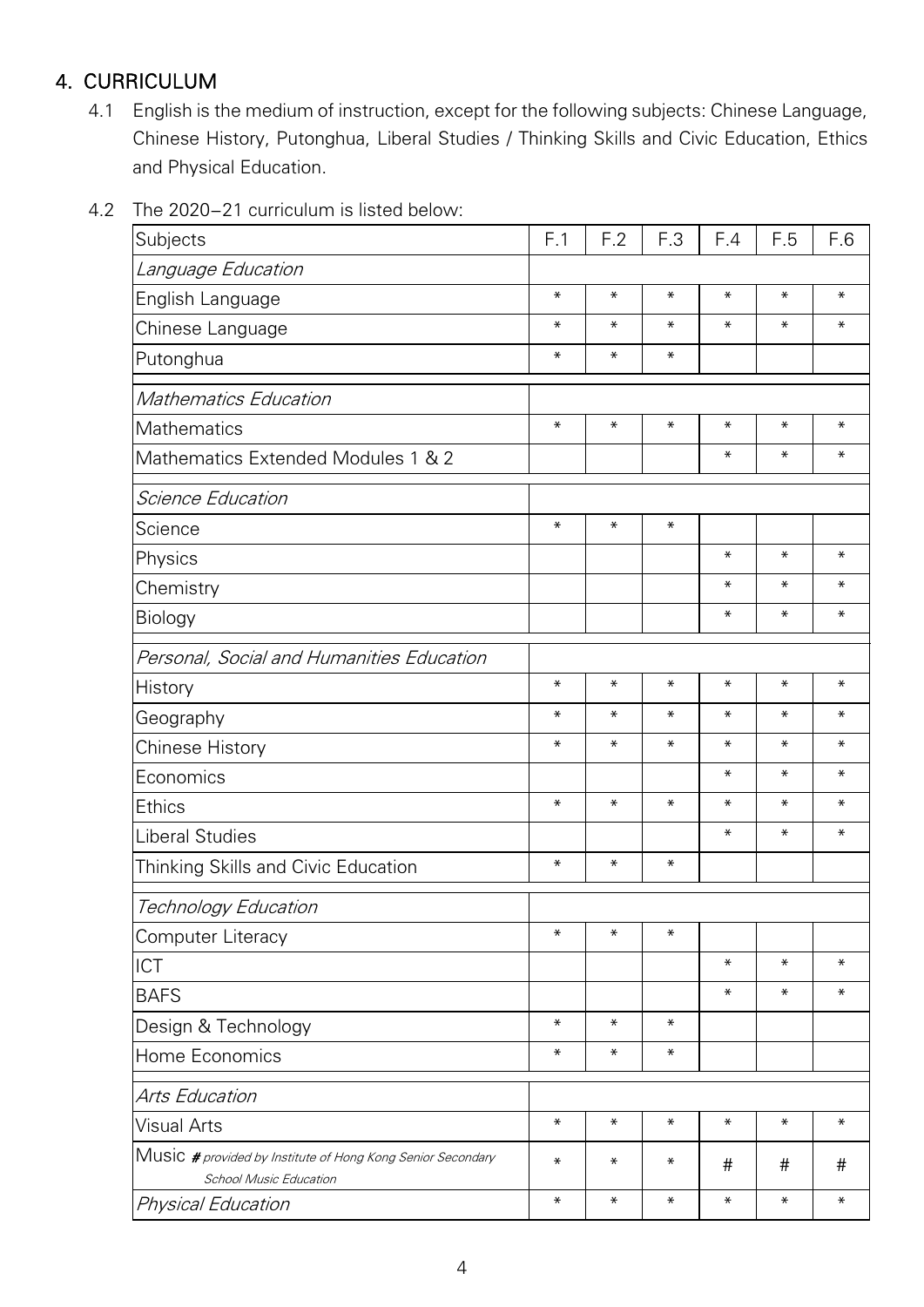#### 5. ANNUAL SCHOOL THEME AND NEW ENDEAVORS

- 5.1 The theme, "Act with Discipline, Strive for Improvement", was adopted for the second year to echo the school's core moral values of Self-discipline and Perseverance. To align with the theme, students were introduced to stories about some iconic sportsmen, outstanding alumni and even their fellow students who worked with perseverance towards their goals. Students were also encouraged to become more self-disciplined and self-directed learners while facing the COVID-19 pandemic and when they could not be in school for face-to-face lessons.
- 5.2 Normal school life was greatly affected as the Athletic Meet, S-miles Day, School Picnic and OLE Day could not be conducted as usual this year. In order to add fun to school days, F.5 students were given opportunities to taste some new sports such as baseball, sepak takraw and Thai boxing at school. The PE Department also arranged personal fitness tests and inter-class fitness competitions for the other students to enhance their awareness of the importance of regular exercises for their physical and mental health. Moreover, class fun time was organized by the Life Education Committee to help boost class spirit and a sense of belonging. These new endeavors successfully brought back more smiling faces and laughter on campus.
- 5.3 This year, the School Open Days and F.1 Admission Talk could not be conducted according to guidelines from EDB and the Centre for Health Protection. In order to let more primary students and their parents know more about our school, a new video about school life and school culture was produced and uploaded on the school's website. The admission talks had to be conducted online as an alternative.
- 5.4 It was indeed a challenge to school when the F.1 interviews for Discretionary Place Allocation could not be conducted in face-to-face mode. The School Administrative Committee worked unceasingly on handling interviews through ZOOM hoping that technical problems would not arise and hamper the fairness of the selection work. Thanks to their hard work and coordination, the online F.1 interviews were smoothly implemented.
- 5.5 With concerted efforts of all teachers in learning how to use Google Meet and Google Classroom during class suspension, e-learning became much more popular even when students were allowed to be back to school for face-to-face lessons. This new endeavor could be explored further to enhance learning effectiveness in the future.
- 5.6 Though quite a number of sport teams had to suspend their activities for some time this year, our shuttlecock school team was formed when the school joined the Jockey Club "Flying High" sports programme this year. This green school team indeed joined a number of competitions after the second term examination and began to grow in size.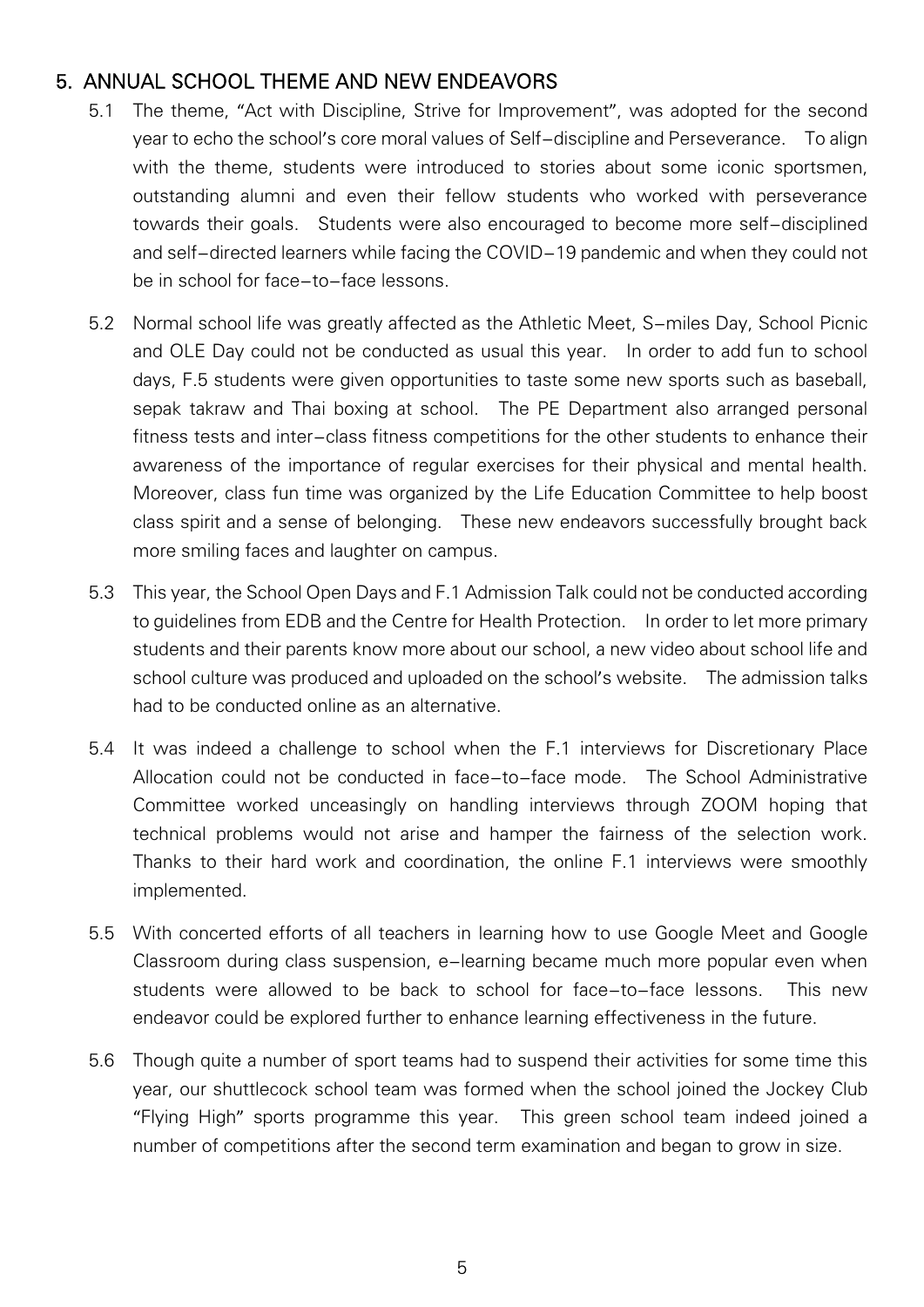### 6. IMPACTS OF COVID-19 PANDEMIC ON SCHOOL LIFE

- 6.1 With the third and fourth waves of the COVID-19 pandemic, the school could only operate in morning session. In accordance with EDB guidelines, a portion of students were allowed to be back for face-to-face lessons at school while most of the others needed to take online lessons through Google Meet. The first term examination was made as "Home Assignments" and students were reminded to attempt them seriously so that teachers could have a better understanding of their learning progress. It was not until 24th May that all students could come back to school.
- 6.2 Most of the co-curricular activities, especially those related to Sports, could only be carried out in small scales irregularly. Outings, visits, leadership training camps and study tours, if not cancelled, were conducted remotely. Quite a large number of inter-school sports and music competitions were cancelled, while the Association conducting the Speech Festival only assessed individual students' performance using uploaded videos. No Choral Speaking competitions were held. Some important school events, such as School Open Days were cancelled. So far, F.1 and F.2 students have not experienced the very exciting and joyful atmosphere of our Sports Day, House Day and the School Open Days. All these social distancing measures, though keeping students safe, drastically reduced students' opportunities to unleash their potential in these two years.
- 6.3 To enhance cooperation with parents, teachers gave sunshine calls to parents regularly when students could not come back for face-to-face lessons. Though not able to meet parents at school, teachers conducted online meetings with parents to facilitate parentteacher cooperation.

#### 7. RESPONSES TO NEW EDB POLICIES

- 7.1 Optimizing the Four Secondary Core Subjects:
	- 7.1.1 The Learning and Teaching Committee helped fine-tune the senior form curriculum, with a new subject (Citizenship and Social Development) replacing Liberal Studies and all students in F.4 would take three electives, starting from 2021-2022.
	- 7.1.2 Thinking Skills and Civic Education (previously named Junior Liberal Studies) would only be provided to F.1 and F.2, starting from 2021-2022.
	- 7.1.3 A new subject named Economics, Accounting and Personal Finance would be provided to F.3 students in the coming year. It aims to be a taster course for students to know more about the senior form electives, Economics and BAFS.
- 7.2 Implementation of National Security Education in the School Curriculum:
	- 7.2.1 A review about measures on safeguarding National Security in the current situation was done.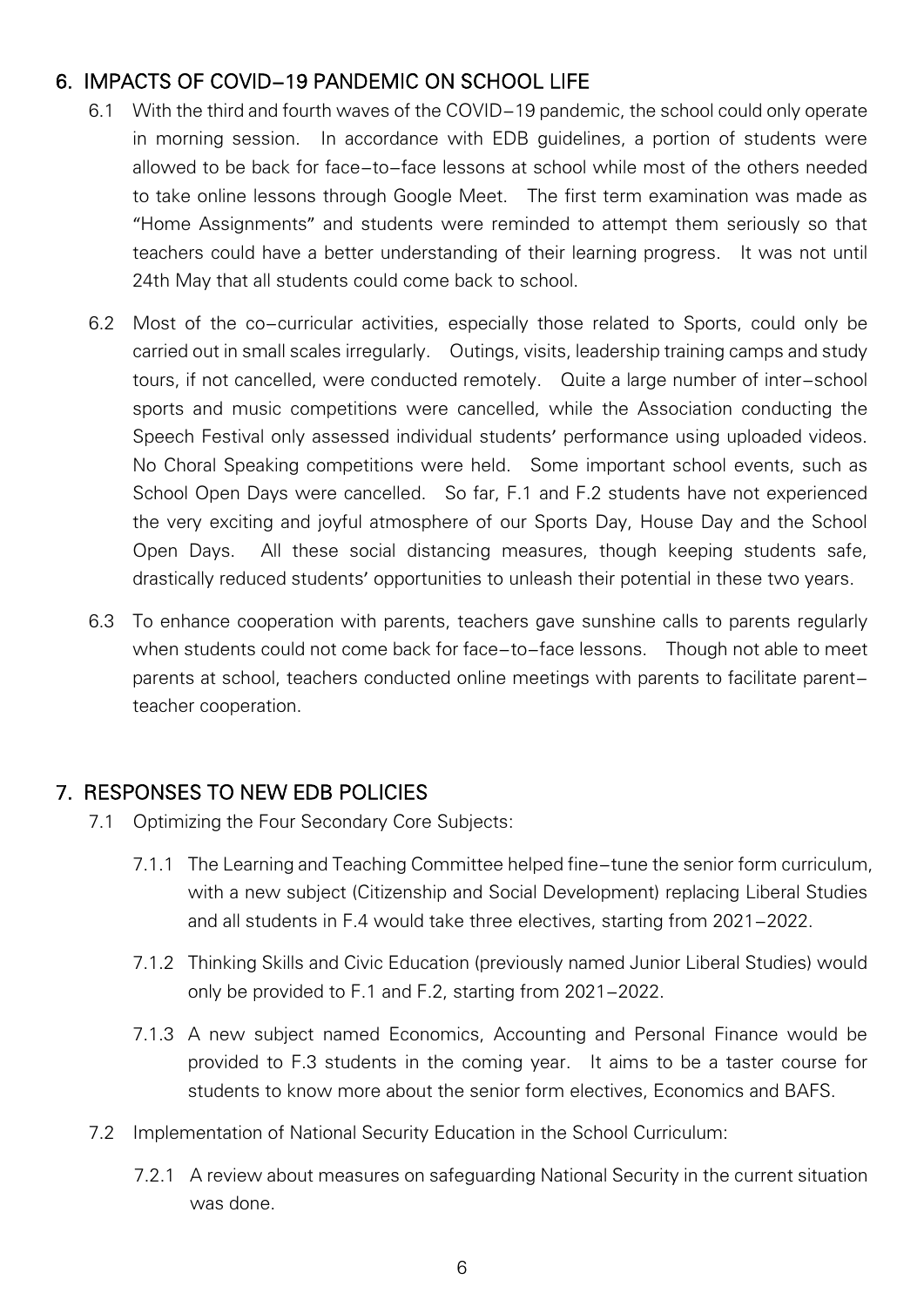- 7.2.2 A preparation task force was set up for drafting a work plan for implementation of National Security Education in the School Curriculum and specific measures for its implementation.
- 7.2.3 Subject Coordinators would refer to EDB's Guidelines on Implementation of National Security Education in Key Learning Areas in fine-tuning curriculum of various subjects.
- 7.2.4 Teachers were informed about the framework of National Security Education and were encouraged to attend related talks and training courses.
- 7.3 On upholding Teachers' Professional Ethics and Conduct:
	- 7.3.1 Teachers were briefed in detail about the importance of upholding teachers' professional ethics and conduct. They were reminded that learning materials given to students could not disseminate messages threatening National Security.
	- 7.3.2 The school-based guidelines on handling complaints on teachers would be reviewed with reference to the enhanced guidelines provided by the EDB and in consultation with various stakeholders.

#### 8. LEARNING AND TEACHING

- 8.1 Teachers need to be life-long learners. To facilitate teachers to get to know their professional needs under the ever-changing educational landscape, "T-standard" of the COTAP was introduced as an assessment tool. The following school-based Teachers' professional development activities were held:
	- 8.1.1 A teacher workshop on "Twice exceptional students" was conducted in October 2020 to deepen teachers' understanding on teaching students with special needs.
	- 8.1.2 Teachers were introduced about Virtual Reality and its application in education through a talk and demonstration.
	- 8.1.3 To orientate teachers' mindset in across curriculum cooperation, a "Design Thinking Skill" workshop was provided to teachers. Demonstration on how to lead students to be more creative in learning activities was done.
	- 8.1.4 A "Positive Thinking" workshop was organized for teachers, aiming at relieving their work pressure.
	- 8.1.5 Peer learning among subject teachers was regularly carried out to enhance teaching effectiveness. This year, teachers focused on sharing how teaching could be more effectively carried out during online lessons.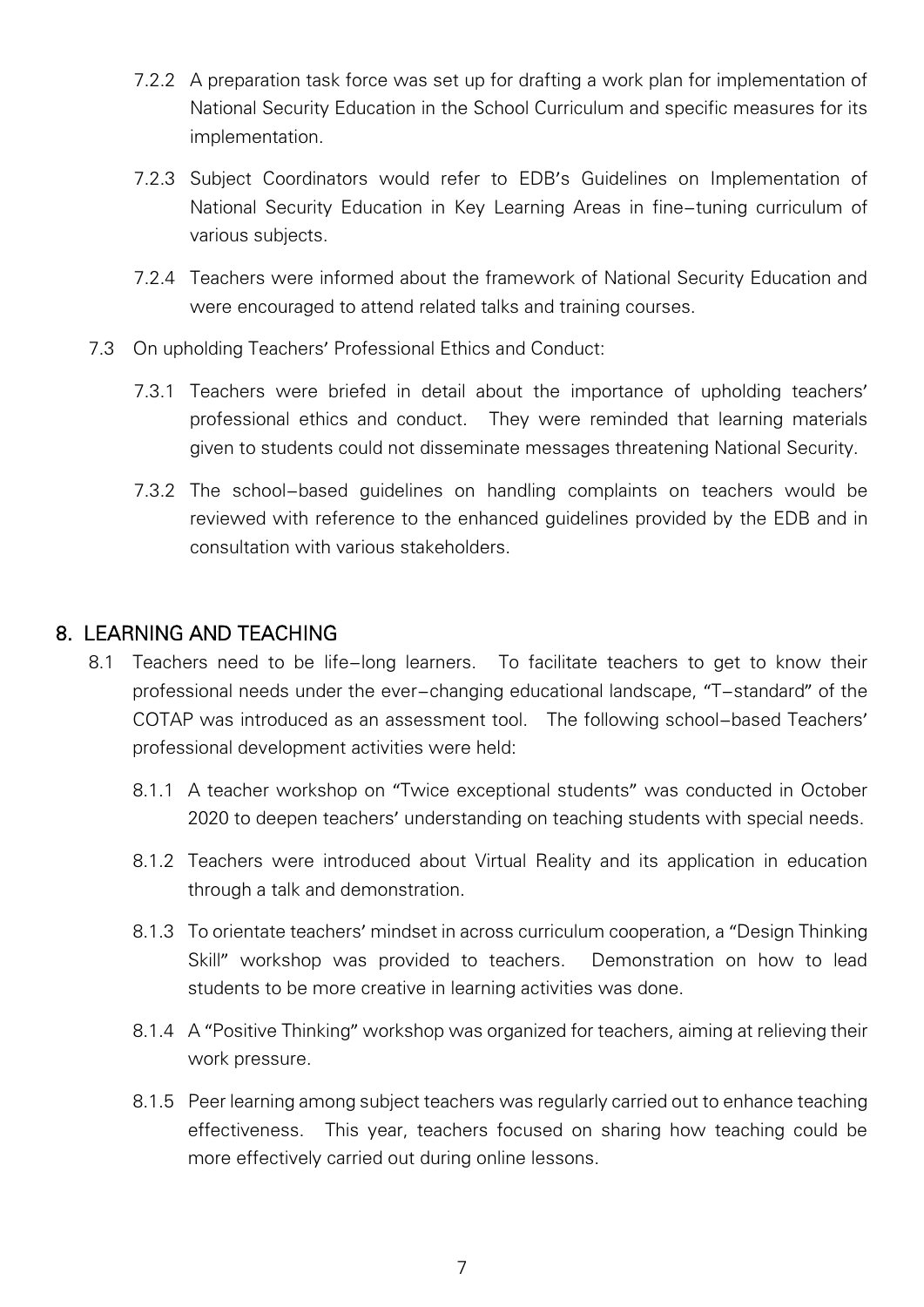- 8.2 The Learning and Teaching Committee worked with the subject coordinators to respond quickly to the new EDB guidelines in refining the senior form curriculum for optimizing core subjects to create space for students and the implementation of National Security **Education**
- 8.3 Responding to the EDB measures regarding the suspension of face-to-face lessons, the Learning and Teaching Committee had to come up with various plans for lesson and assessment arrangements, including those for cross-border students.
- 8.4 To cater for learners' diversity, the Learning and Teaching Committee and the subject coordinators worked out various measures to enhance learning effectiveness:
	- 8.4.1 A whole-school approach about gifted education was adopted and teachers were also encouraged to take on-line courses on gifted education. Teachers were reminded to note, not only students' giftedness in specific areas, but also to explore students' thinking and creativity abilities and social skills. Fifteen students were enrolled in gifted education programmes provided by the Hong Kong Academy for Gifted Education.
	- 8.4.2 With the use of the Diversity Learning Grant and resources from alumni, extra (online) tutorial classes were arranged. Students participating in these programmes generally benefited from these enrichment classes and showed improvement in the related subjects.
	- 8.4.3 Revision classes after school were held twice a week for those who underperformed in the first term examination. Alumni tutors were recruited to help F.1 students with their homework. The school social workers also gave support to students in such classes. The feedback was positive.
- 8.5 Apart from setting up of the Innovation Nurturing Ground (ING), the following measures were implemented to strengthen and support STEAM Education:
	- 8.5.1 The curricula of Computer Literacy and D&T were restructured to include more programming skills and new elements needed for STEAM education.
	- 8.5.2 Staff were encouraged to join relevant training workshops for STEAM education.
	- 8.5.3 A partnership with the Hong Kong Polytechnic University on an upcycling project was created so that students and teachers could have access to better resources and training for the implementation of STEAM Education.
	- 8.5.4 Talented students were nominated to join open competitions and training courses to further enhance their capacity in innovation and new technologies.
	- 8.5.5 Application of Funding to "IT Innovation Laboratory in Secondary Schools programme" was made and it was pending approval.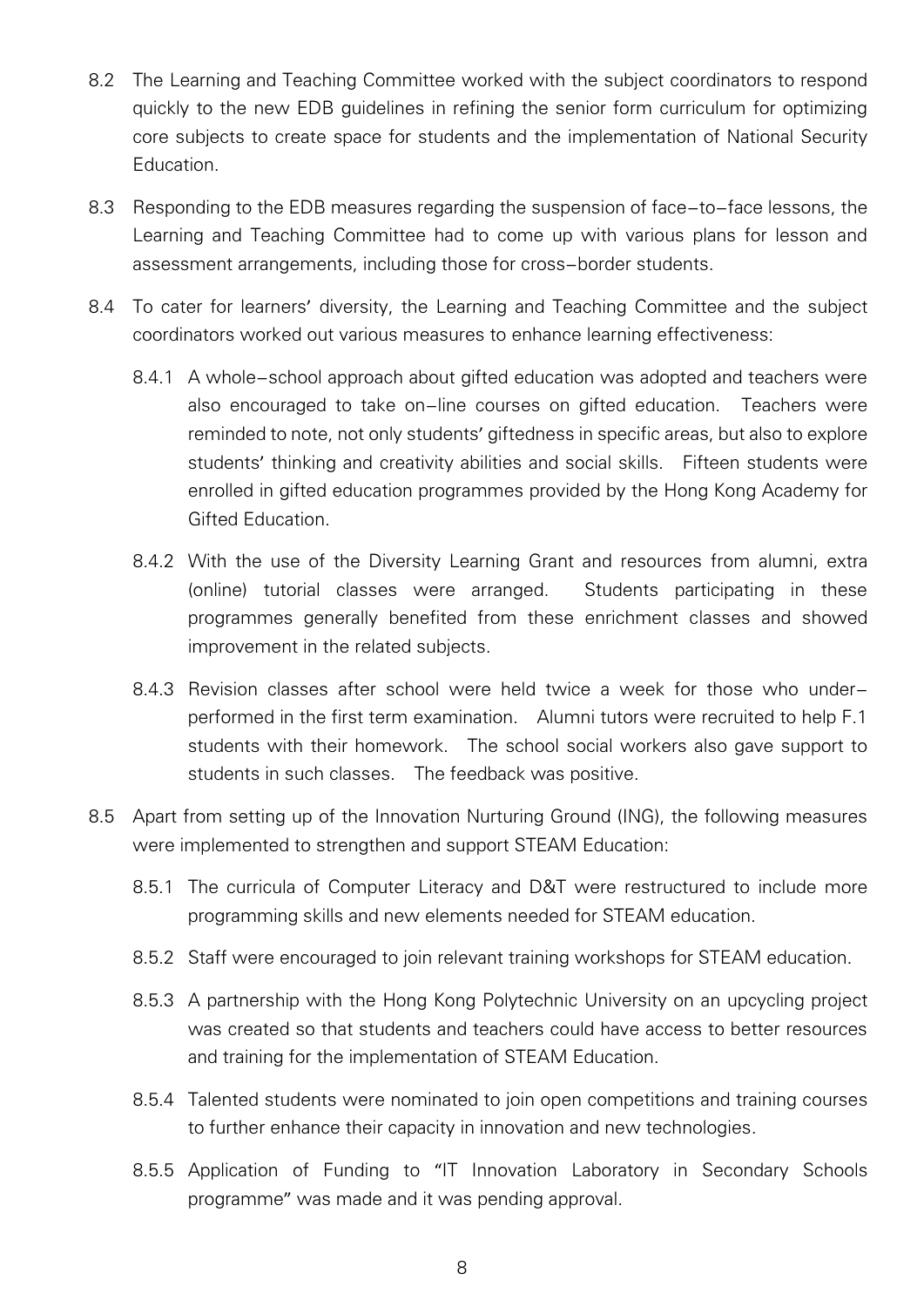- 8.6 This year, "Promotion of Chinese Culture" was set as a main theme when organizing postexamination activities. With careful planning and cooperation of Co-curricular Activities Committee and various subject departments, students could try various Chinese handicrafts and learned more about Chinese tradition and culture.
- 8.7 The Physical Education Department helped organize the "Flying High" Sports Programme sponsored by the Jockey Club for the second year. The promotion of new sports through assembly talks, fitness tests and competitions were well-received.
- 8.8 The Chinese Department successfully got the school support service from EDB for curriculum support.

#### 9. STUDENT SUPPORT AND SCHOOL ETHOS

- 9.1 The school adopted a whole-school approach in supporting student development. A range of support programmes were co-planned by different functional groups in accordance with the major concern of building a caring, positive and supportive school community.
- 9.2 With the school suspension and implementation of various social distancing measures against COVID-19, students missed quite a number of learning opportunities through school assemblies and co-curricular activities and competitions. During the postexamination period when all students could be back to school, more activities were organized so that students could experience a more complete and joyful school life.
- 9.3 This year, the Religious Education Committee worked with U-fire to provide innovative religious programmes in school. For example, an online Treasure Hunt activity was tailor-made for F.1 students who were affected by the suspension of face-to-face lessons. A special video on Christian Faith was produced when assembly could not be conducted at school hall before the Easter. In order to show their support for fellow students facing DSE, the junior members of Christian Fellowship sent handwritten cards and small gifts to all F.6 students. All these activities effectively created a caring atmosphere in school.
- 9.4 Apart from conducting face-to-face Morning Prayer, Bible study groups and Christian fellowship activities were held whenever possible, the RE Committee also led online gatherings and designed beautiful Bible verse cards and posted them on Instagram. All these activities were fruitful as 100 students prayed to receive Christ and another 80 students had reassurance of salvation this year.
- 9.5 The volunteer group kept cooperating with the Hong Kong PHAB Association Jockey Club Shatin Integrated Service Centre for Children & Youth. Training programmes were conducted but the scheduled services were pitifully cancelled due to the social distancing measures against COVID-19.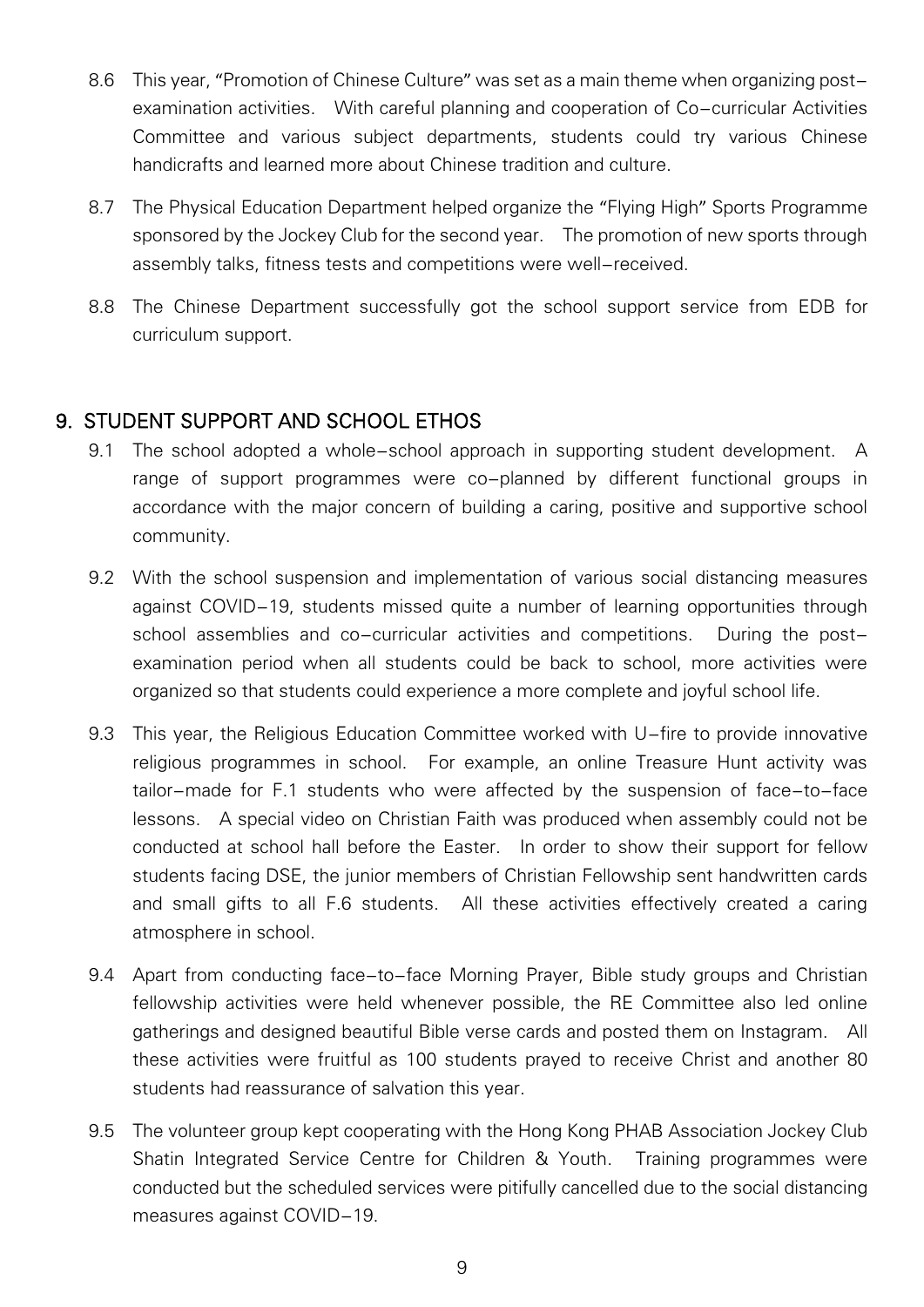- 9.6 The S-miles Day, with programmes adjusted, was still well received and was successful in boosting team and class spirits. The work of the S-miles Day Committee was appreciated by all teachers.
- 9.7 Life-planning education in the school started in junior forms as well. Through activities organized in form periods, students acquired skills in knowing more about their strengths, aptitudes and different working environments. Career counselling was conducted with F.3, F.5 and F.6 students. A talk was also provided to F.5 parents through Google Meet about information on tertiary education in Hong Kong. F.5 students also attended a workshop on writing JUPAS OEA essays in the post-examination period.
- 9.8 To reinforce good behavior and to build up an appreciative school culture, the "Recognition Scheme" was carried out for the fifth year. Teachers could commend students whom they appreciated by posting an appreciation note on a notice board. This year, 11 students were awarded a merit and 44 students got a "praise".
- 9.9 With prolonged suspension of face-to-face lessons, students were found to be more anxious about their learning effectiveness. A negative social atmosphere and limited social interaction during the pandemic might also be causes for more reported cases of emotional problems. These cases were urgently addressed by our counselling team, social workers and educational psychologist.
- 9.10 The Bridge Programme and the "Hand-in-hand" Peer Counselling Scheme helped F.1 students to adapt more smoothly to school life. This year, F.1 students were also trained to be more familiar with using Google Meet and Google Classroom in the Bridge Programme.
- 9.11 The F.2 "Iron Man" programme, though postponed to post-examination period, fulfilled the purposes of enhancing students' self-discipline and class management.
- 9.12 The "All Round Development Scheme" which recognised achievements of students in terms of their conduct, academic work, co-curricular activities and religious / community service also motivated students to take initiatives to grow. Given the long school suspension period, the requirements of the scheme were adjusted, which allowed more students to be awarded and ready to move on to the next level.
- 9.13 Leadership training programmes had to be scaled down, if not cancelled, too. Day camps were organized instead of overnight camps. These training programmes could still help unleash students' potentials in organising activities, enhance their skills in teamwork and boost their confidence. Their leadership skills were well demonstrated in numerous student-led activities during the post-examination period.
- 9.14 To promote healthy lifestyles and an anti-drug culture, the Student Union, Freesia, joined the "Participate in Sports, Stay Away from Drugs" programme. Though the Student Union could not carry out its study tour as scheduled, its committees tried to serve the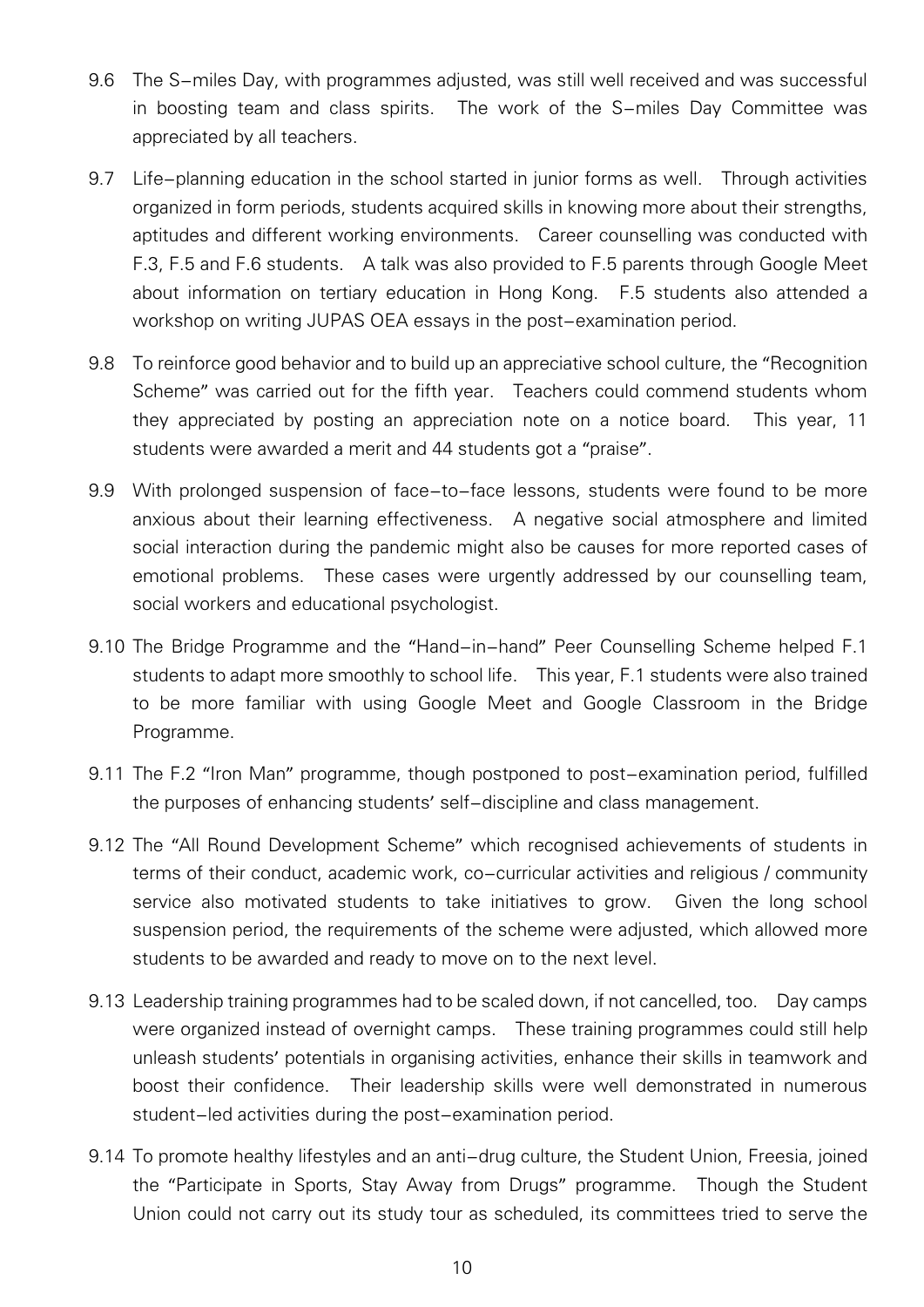students whenever possible. Leadership training day camps, singing contests, housequiz and fund-raising activities were held. The annual school magazine, "Rendezvous" was publicized.

- 9.15 The co-curricular activities provided to students were diversified. In 2020-21, there were 11 academic societies, 18 interest groups, 5 service groups, 11 sports teams and 7 musical instrument classes. However, some of the activities and training were suspended due to the social distancing measures.
- 9.16 Activities for promoting Arts Education were especially diversified. The Visual Arts Department organized numerous in-school training workshops and activities online. Two exhibitions were held when the school resumed. They were very good pieces of evidence proving that learning did not stop during school suspensions.

#### 10. STUDENTS' PERFORMANCE

10.1 HKDSE 2020

One hundred and fifteen students took the ninth Hong Kong Diploma of Secondary Education in 2020. In all subjects on average, the percentage of students attaining level 5 or above is 17.9%, that of level 4 or above is 58.8%, and that of level 2 or above is 97.9%. 91.8% of our students met the general entrance requirements of UGC-funded institutions. A total of 101 students received JUPAS offers.

10.2 Prizes, Scholarships and Awards 2020-2021

For scholarships for F.6 graduates, please refer to the Speech Day Pamphlet. For others, please refer to the next section.

#### 11. SCHOOL CAMPUS IMPROVEMENT WORKS

- 11.1 For meeting educational needs, the computer equipment was updated. All teachers were provided with iPads to ensure online lessons could be conducted. Computers in MMLC and MM rooms were replaced. New software and anti-virus software were installed.
- 11.2 To ensure safety, new security cameras were installed in Staircase 3, school entrance and inside Band Room.
- 11.3 The superstructure (lift tower) construction work was completed in March, though the lift itself is not in operation yet.
- 11.4 The previous D&T Room was renovated into the Innovative Nurturing Ground.
- 11.5 With volunteers' service from the Social Service Department, the mini basketball court was repainted and the Grandma Dorcas Garden was repaved. The volunteers also helped with repair work on campus.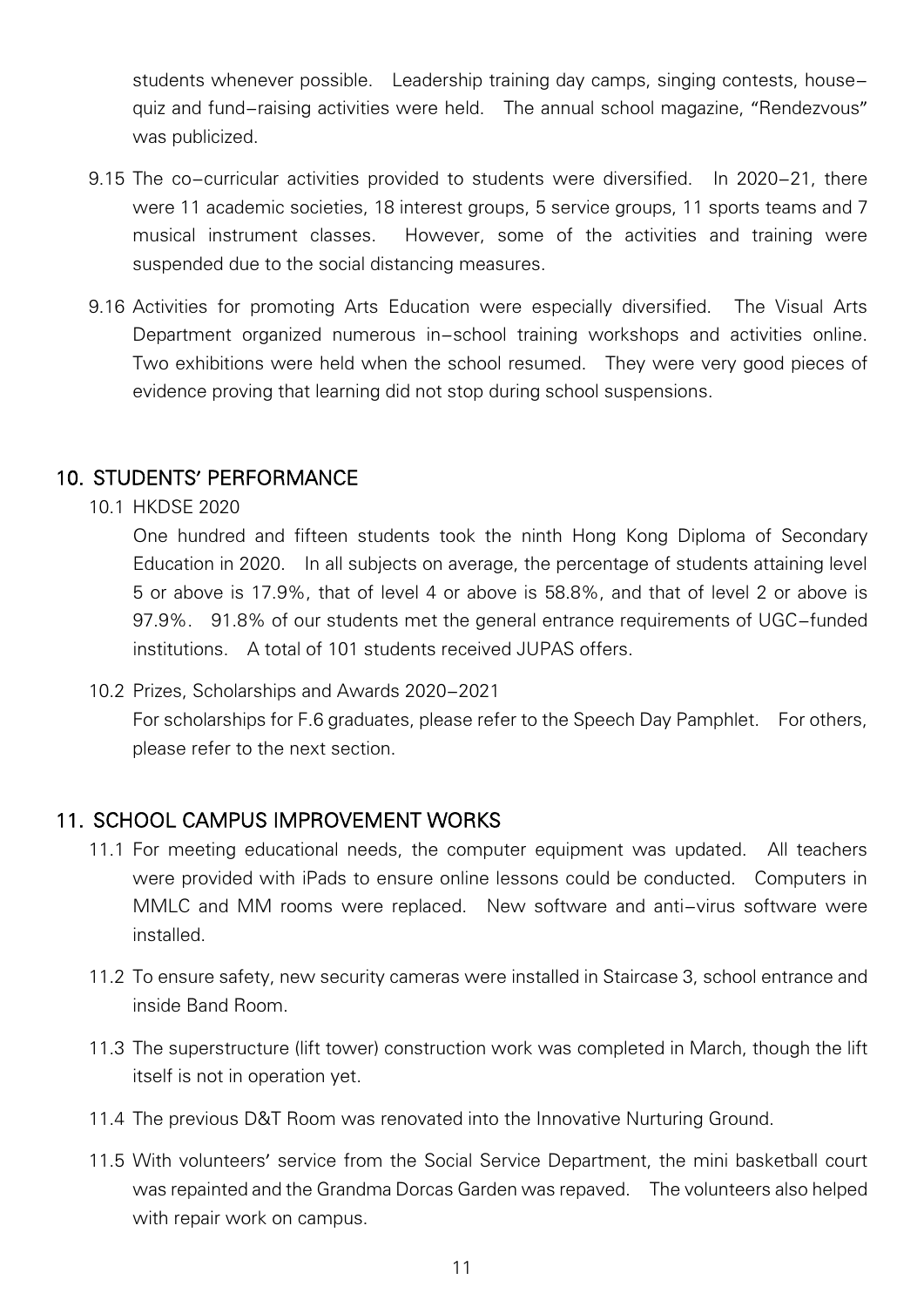- 11.6 Under the Time-limited Minor Conversion Works Programme 2020-21, the following installations and renovations were completed.
	- Two social worker rooms in Room 103;
	- New cabinets in the corridor on the Ground Floor;
	- New cabinets on the Hall stage;
	- Two large PE Store rooms on the ground floor of the school New Annex; and
	- A Band Room in the School Hall

#### 12. PARENTS AND ALUMNI AS PARTNERS

- 12.1 Founded in 2000, the Parent-Teacher Association planned to celebrate its 20th Anniversary this year. The COVID-19 pandemic did pose great challenges to its year plan and two of the annual signature events were cancelled. With effort from its Executive Committee, the PTA held a Folder Design Competition and the winning design was printed for making souvenirs for all students and teachers. A journal celebrating its 20th Anniversary was produced. Last but not least, a small scale 20th Anniversary Dinner was successfully held with the presence of former Chairpersons and present Executive members.
- 12.2 The Alumni Association was involved in many facets of our school life. It is pitiful that the Alumni Day in March could not be held as usual. The Beyond Limits Award Scheme, sponsored by the Alumni Association, was held for the eighth year to commend students.

#### 13. RELOCATION OF SUNDAY SERVICE OF SHATIN ANGLICAN CHURCH

With God's blessing, Shatin Anglican Church eventually relocated its Sunday Service to our school starting from 13th June 2021. More collaboration between Church and School would be envisaged. Its donation of 500 new chairs and the partial payment of the new projector to be used in the school hall, was very much appreciated.

#### 14. ACKNOWLEDGEMENTS

After staying in this school for my whole career, I am going to write another chapter of my life. My tenure as Principal of the School has given me opportunities to learn and grow as a school leader and to serve in community affairs. The rapid changes in social and political environment, Curriculum reforms and fluctuations in student population are great challenges for all educators. So far, I am blessed and honored to be able to work together with a dedicated team of colleagues in LKM, with the complete trust of the School Council and full support of parents and alumni.